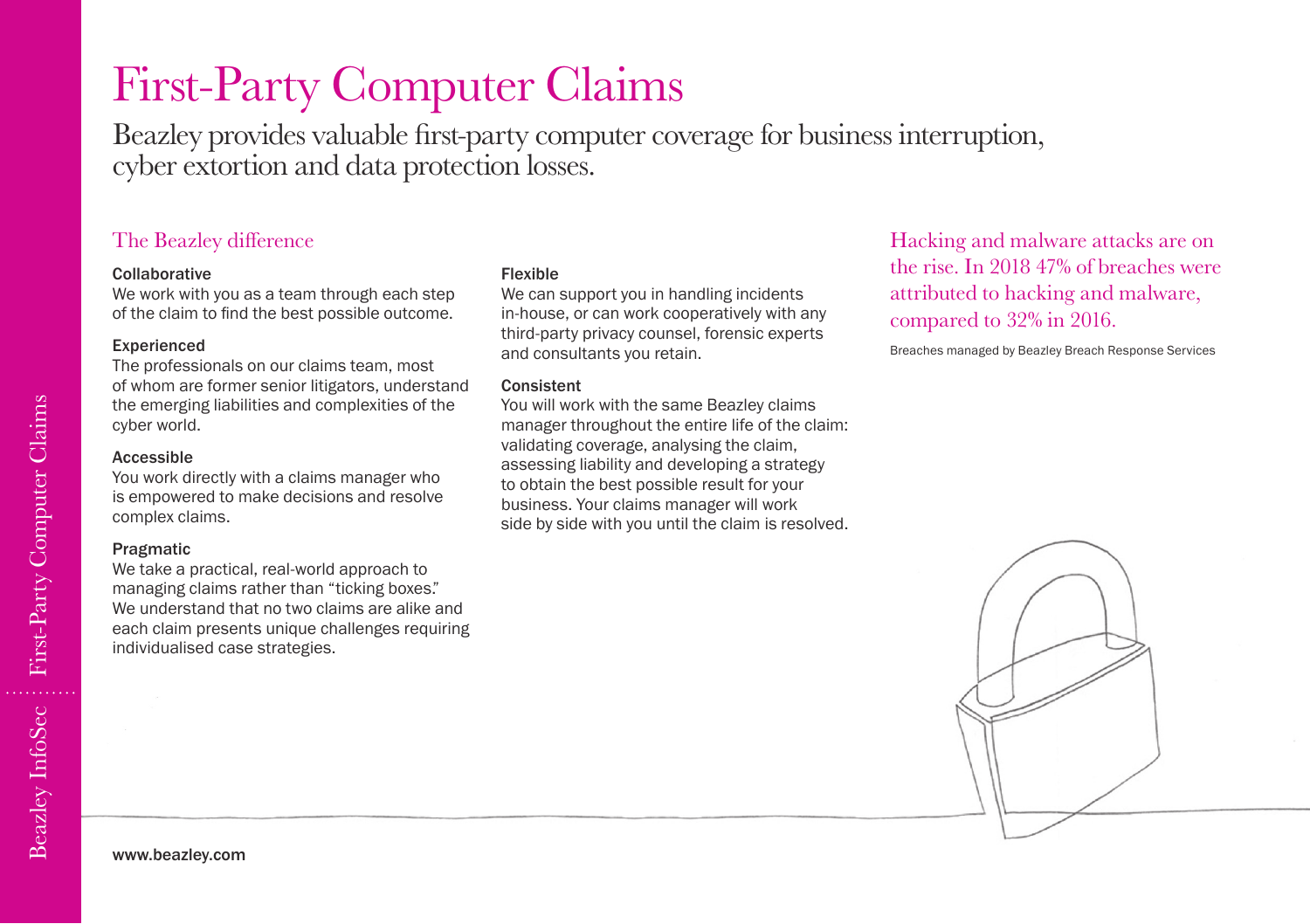Beazley has paid out several million dollars in first-party cyber coverage claims, including the following examples.

# Case studies

### Business interruption

- A global marketing firm that operates promotional websites for its clients, and collects personal and financial information from clients' customers through these websites, discovered that it had been breached. A forensic investigation revealed that foreign code embedded on the website was sending customers' credit card and identifying information to unidentified unauthorised recipients, compromising more than one million records. Beazley worked with the firm and privacy counsel to mobilise resources to respond to clients, customers and relevant data protection authorities. Beazley quickly approved the engagement of privacy counsel in multiple jurisdictions, forensic experts and PR consultants. Beazley worked with the firm to agree to a commercially reasonable format for submission of proof of loss, and paid more than \$1 million in business interruption (BI) loss.
- An online retailer experienced a distributed denial of service attack (DDoS) on its website and backend computer systems. The sophisticated attack lasted over a number of days during an important holiday shopping season. The DDoS was made with the intention to extort the retailer, but the insured decided not to pay the ransom. Beazley worked closely with the retailer, an outside forensic accounting firm and the broker's forensic accounting department. Beazley paid the retailer over \$1 million in BI loss.
- A retailer experienced a DDoS attack on its website. During the attack, which lasted several days, the retailer experienced a significant decrease in online sales, though it received no extortion demand. No personally identifiable information (PII) was involved. The retailer engaged a DDoS mitigation expert when it could not resolve the issue internally. Beazley worked closely with the retailer (including several in-person meetings) after the matter was reported to evaluate the claim, and paid the retailer over \$300,000 in BI loss.
- An accounting firm suffered a cryptomalware attack during its busy season. The malware spread from one of the firm's local computers to its network, encrypting data in the process and making it

inaccessible to the firm's employees. The firm disconnected all machines from the network to halt the spread of the virus, while the firm investigated the cause and extent of the intrusion and then restored compromised data. Employees of the accounting firm were not able to perform client work until the data was recovered and the network restored. After the firm submitted a proof of loss quantifying the BI loss, Beazley paid over \$40,000.

• A crypto-malware attack infected the computer network of a law firm, encrypting the firm's data and files. All machines, including the server, were disconnected from the network to block the malware from spreading. This small family-owned law firm was unable to perform client work for days while the network was down. Beazley paid over \$5,000 in BI and data protection losses.

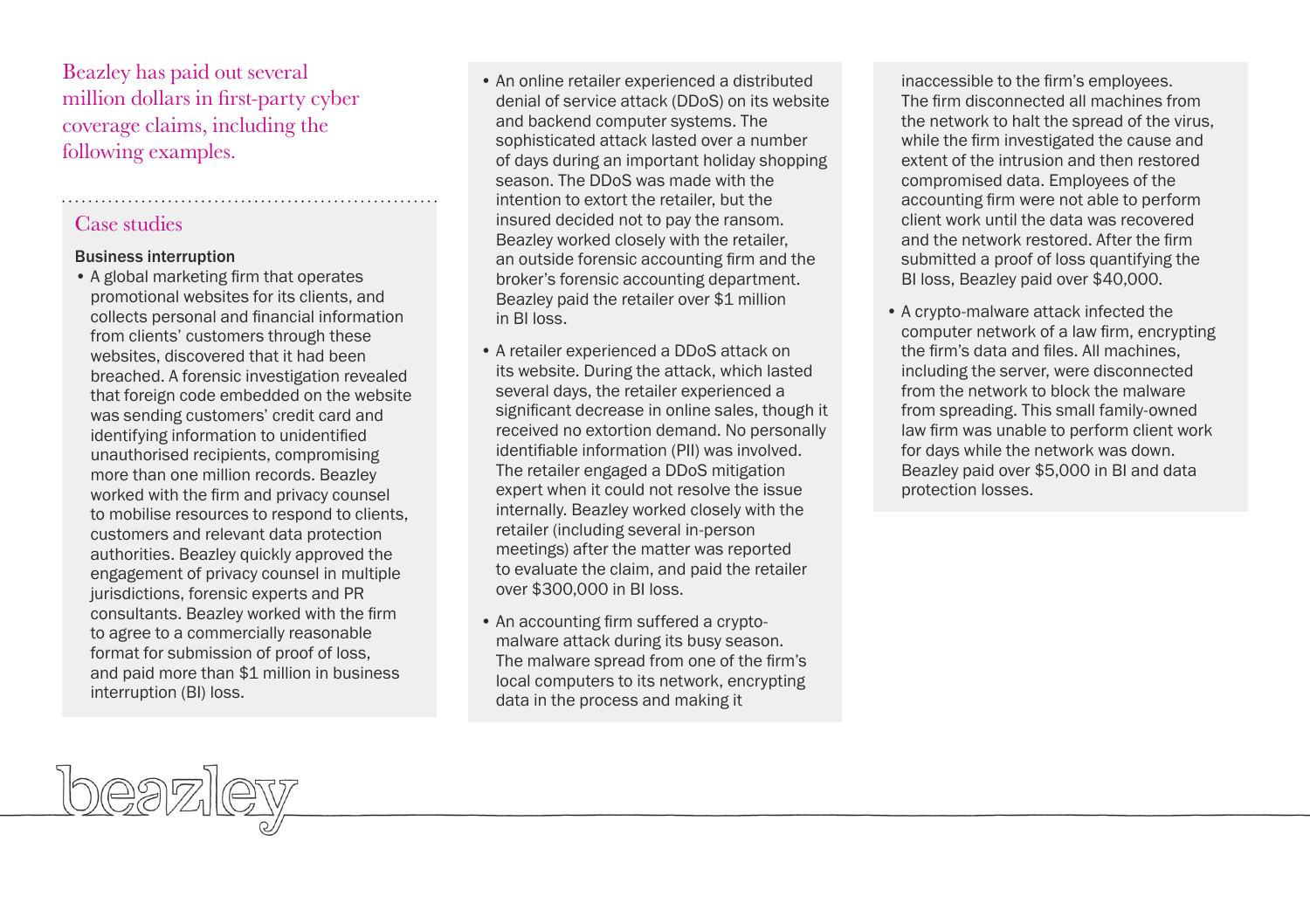# Cyber extortion

- After a DDoS attack that forced an online retailer to take down its website, the retailer received a demand from the hacker for several thousand dollars in Bitcoin, threatening a larger DDoS attack if the retailer did not pay. Rather than pay the monetary demand, the retailer purchased upgraded DDoS protection services in response to the threat. Beazley paid over \$60,000 in cyber extortion loss.
- An online jewelry retailer was threatened with a DDoS attack if it did not pay a Bitcoin ransom. The retailer refused to pay the ransom and instead retained a security consultant with Beazley's consent to provide enhanced DDoS mitigation in connection with the threatened attack. Beazley paid over \$40,000 in cyber extortion loss.
- An online apparel retailer was threatened with a DDoS attack if it did not pay a Bitcoin ransom of several thousand dollars. The retailer paid the ransom with Beazley's consent and retained a security consultant to provide DDoS mitigation. The retailer incurred tens of thousands of dollars in addition to the ransom amount. Beazley paid over \$10,000 in cyber extortion loss.

## Data protection loss

- An international software company suffered a malware attack affecting dozens of servers, desktops and laptops. The company incurred significant amounts in external forensic costs investigating the scope and impact of the attack, recovering data and restoring impacted systems. Beazley reimbursed the company over \$800,000 in data protection loss and privacy breach costs.
- A public entity suffered a security breach that took down all systems. The organisation incurred substantial costs in response to the downtime and suffered significant data loss. Beazley reviewed and adjusted the organisation's proof of loss, paying over \$190,000 in BI and data protection losses.
- Several offices of a healthcare organisation were affected by the Pink Slip virus. Forensic investigators determined that protected health information and personally identifiable information were not compromised by the incident. Unfortunately, the healthcare organisation incurred data losses and expenses in responding to the virus, and Beazley paid over \$120,000 in data protection loss.